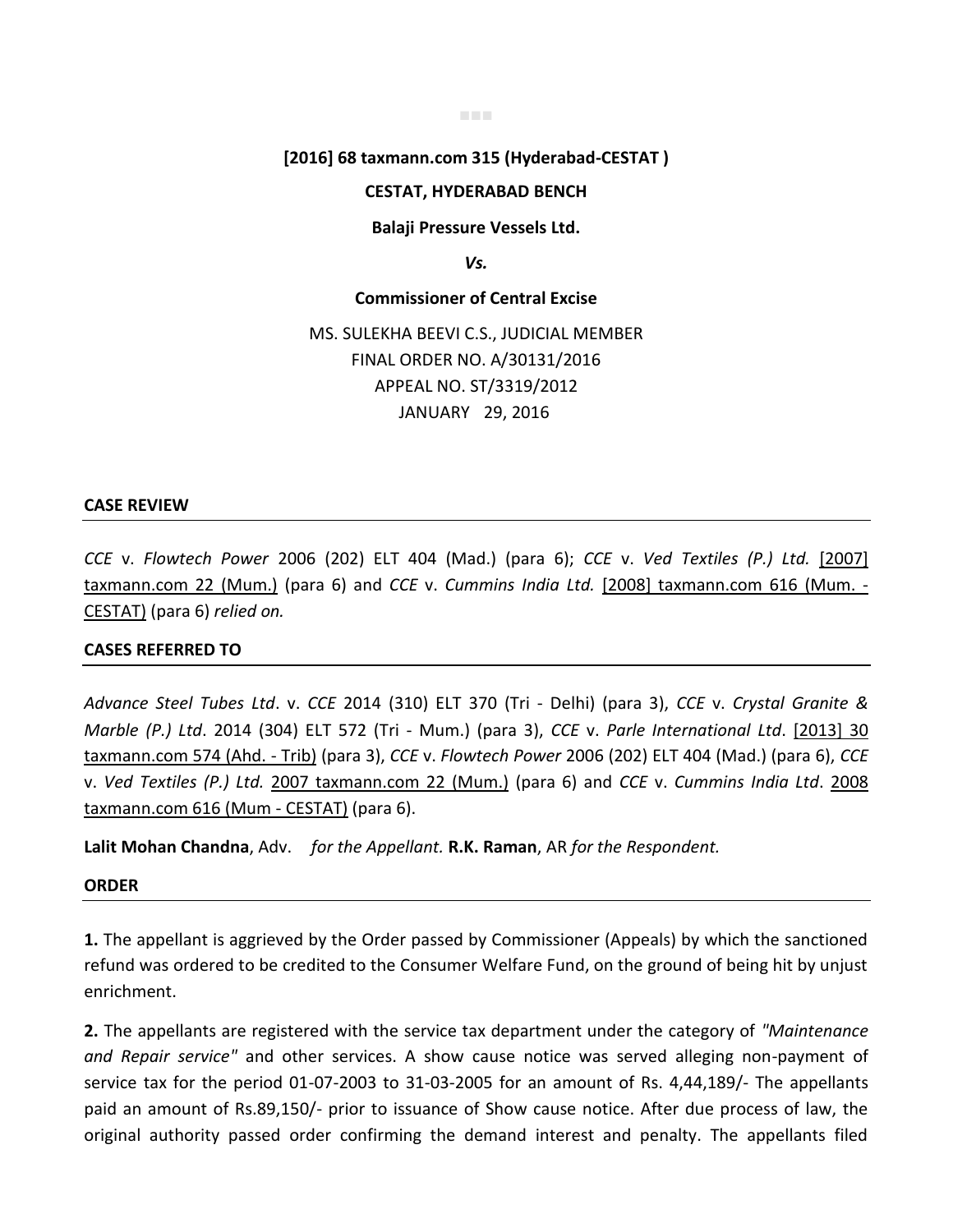appeal before the Commissioner (Appeals) and *vide* Order dated 25-09-2008, the entire demand was set aside allowing the appeal with consequential reliefs, if any. The appellants then filed an application for refund of the amount of Rs. 89,150/- paid by them initially and also furnished a Chartered Accountant Certificate. A show cause notice was issued proposing to reject the claim on the ground of being time barred as per Section 11B of the Central Excise Act, 1944. After adjudication, the Original authority *vide* Order dated 30-12-2011 held that the refund claim is filed within the specified time limit of one year from the relevant date. However, the refund claim was rejected observing that appellants have not proved that the burden of duty has not been passed on to other person. The appellants carried the issue before the Commissioner (Appeals) who *vide* the Order impugned herein, sanctioned the refund, but ordered the amount to be credited to be Consumer Welfare fund. Being aggrieved the appellants have preferred the present appeal.

**3.** The learned counsel appearing for the appellant submitted that the sole ground for denying the refund is that the appellant had showed the amount of Rs.89,1507- deposited prior to issuance of show cause notice as expenditure and that therefore, the amount has been indirectly passed on to other person. He submitted that during the relevant period, the services of maintenance and repair service was not taxable. Only due to pressure from the department, the appellant had deposited the said sum of Rs. 89,1507- during investigation and much prior to the show cause notice. It was not paid towards any quantified demand of service tax. The appellant produced the Certificate issued by chartered Accountant to establish that the sum has not been passed on. Further, there was no allegation raised in the show cause notice that the refund claim is hit by the doctrine of unjust enrichment. He relied upon the judgments laid in *Advance Steel Tubes Ltd.* v. *CCE* 2014 (310) ELT 370 (Tri. - Delhi), *CCE* v. *Crystal Granite and Marble (P.) Ltd.* 2014 (304) ELT 572 (Tri. - Mum.), *CCE* v. *Parle International Ltd.* [2013] 30 taxmann.com 574 (Ahd. - Trib). He pleaded that the appeal may be allowed.

**4.** Against this, the learned AR submitted that when the amount is shown as shown as expenditure, it can be inferred that the incidence of tax is passed on to other indirectly as it becomes a part of the cost of production. That then it is the burden of the appellant to produce evidence and establish that the incidence of tax is not passed on to another. The appellants having failed to do so, the Commissioner (Appeals) has rightly ordered the sum to be credited to Consumer Welfare Fund.

**5.1** have heard the rival submissions. The Commissioner (Appeals) has ordered the sanctioned refund to be credited to the Consumer Welfare Fund. It is observed in the impugned order that because, the appellants showed the amount of Rs. 89,1507- as expenditure in the books of account, they have passed on the burden to their customers and therefore, the refund claim is hit by unjust enrichment. Though the appellants produced the Certificate of Chartered Accountant, it is seen that Commissioner (Appeals) has not considered the Certificate of Chartered Accountant furnished by the appellant, which states that the incidence of tax has not been passed on to other. It is for the department to show by adducing some material that the incidence of tax has been passed on. Though the appellants paid the amount of Rs. 89,150/- during investigation they were all along disputing their liability to pay tax. During the relevant period, the said services were not taxable. Thereafter the issue was held in their